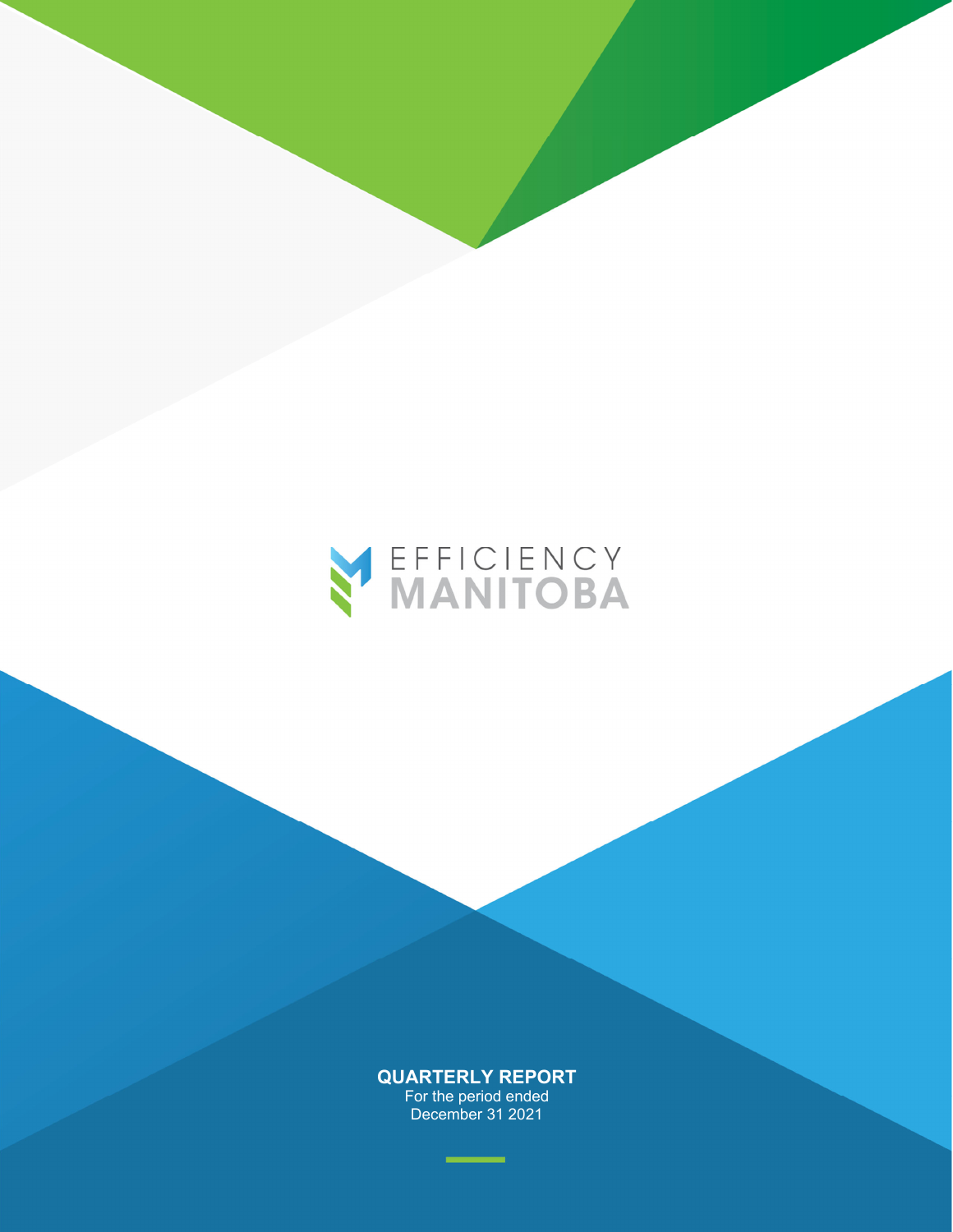### **Efficiency Manitoba Inc. Statement of Financial Position As at December 31 (unaudited), with comparative information for 2020/2021**

|                                          | 2021/2022             | 2020 / 2021 |
|------------------------------------------|-----------------------|-------------|
| Financial assets:                        |                       |             |
| Cash                                     | \$<br>2,027,361<br>\$ | 6,303,936   |
| Accounts receivable and accrued revenue  | (4,717)               |             |
|                                          | 2,022,643             | 6,303,936   |
| <b>Financial Liabilities:</b>            |                       |             |
| Accounts payable and accrued liabilities | 2,268,711             | 1,518,023   |
| Deferred revenue                         | 58,559                | 4,956,281   |
|                                          | 2,327,270             | 6,474,304   |
| Net debt                                 | (304, 626)            | (170, 368)  |
| Non-financial assets:                    |                       |             |
| Tangible capital assets                  | 1,131,335             | 169,485     |
| Prepaid expenses                         | 304,450               | 170,372     |
|                                          | 1,435,785             | 339,857     |
| Accumulated surplus                      | \$<br>1,131,159<br>\$ | 169,489     |
| Accumulated surplus is comprised of:     |                       |             |
| Invested in tangible capital assets      | \$<br>1,131,159<br>\$ | 169,489     |

See accompanying notes to financial statements.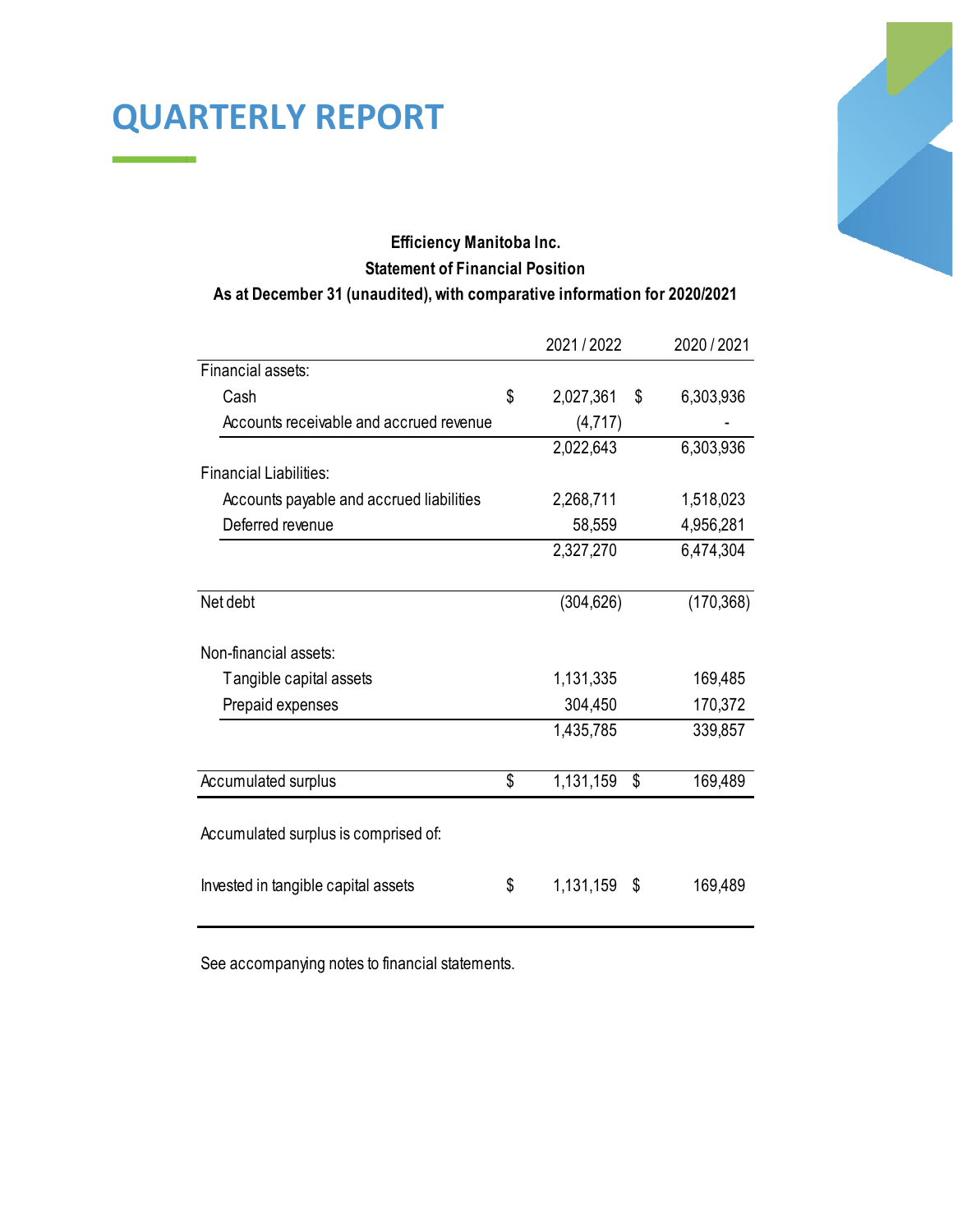### **Efficiency Manitoba Inc. Statement of Operations and Accumulated Surplus Q3 ended December 31 (unaudited), with comparative information for 2020/2021**

|                                                 | 2021/2022            |    | 2021/2022  |    | 2020 / 2021 |  |
|-------------------------------------------------|----------------------|----|------------|----|-------------|--|
|                                                 | <b>Annual Budget</b> |    | Actual     |    | Actual      |  |
| Revenue:                                        |                      |    |            |    |             |  |
| Manitoba Hydro contributions                    | \$<br>72,916,002     | \$ | 24,206,383 | \$ | 19,790,402  |  |
| <b>Federal Contributions</b>                    |                      | \$ | 32,431     | \$ |             |  |
| Interest Income                                 |                      |    | 18,491     |    | 4,918       |  |
|                                                 | 72,916,002           |    | 24,257,305 |    | 19,795,320  |  |
| Expenses:                                       |                      |    |            |    |             |  |
| Salaries and benefits                           | 9,146,660            |    | 5,298,005  |    | 4,898,797   |  |
| <b>Customer incentives</b>                      | 48,702,425           |    | 15,098,744 |    | 12,415,569  |  |
| Contracted services and program delivery        | 11,662,422           |    | 2,729,690  |    | 1,977,119   |  |
| Regulatory expense                              | 203,846              |    |            |    | 2,537       |  |
| Rent                                            | 450,098              |    | 90,000     |    | 16,111      |  |
| Other expenses                                  | 2,750,551            |    | 1,040,866  |    | 485,187     |  |
|                                                 | 72,916,002           |    | 24,257,305 |    | 19,795,320  |  |
| Surplus for the period before the undernoted    |                      |    |            |    |             |  |
| Manitoba Hydro contributions related to capital | 1,103,838            |    | 369,900    |    | 175,353     |  |
| Amortization expense                            | (114, 838)           |    | (107, 442) |    | (24, 425)   |  |
| Surplus (deficit) for the period                | \$<br>989,000        |    | 262,458    |    | 150,928     |  |
| Accumulated surplus, beginning of year          |                      |    | 868,701    |    | 18,561      |  |
| Accumulated surplus, end of period              |                      | \$ | 1,131,159  | \$ | 169,489     |  |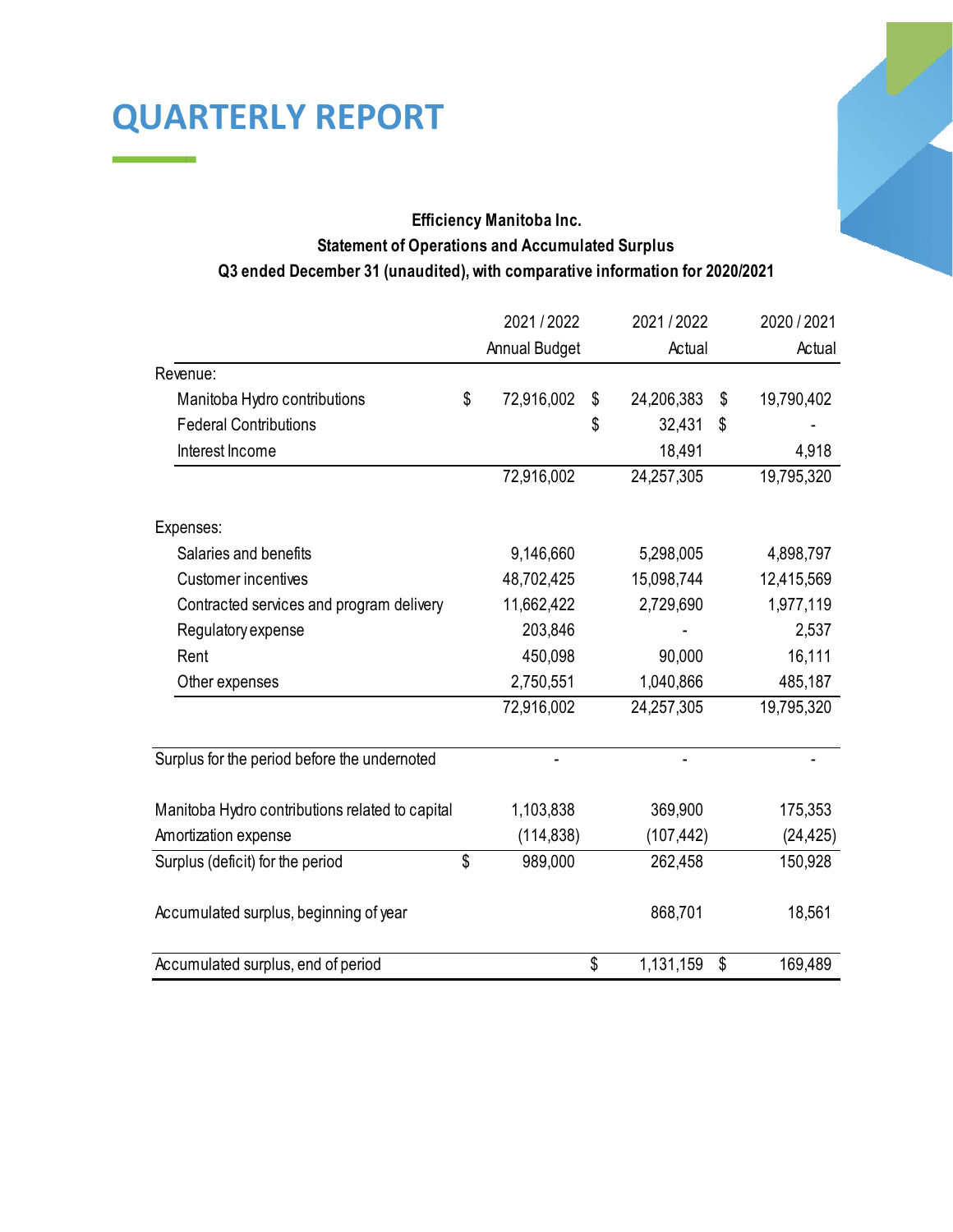### **Efficiency Manitoba Inc. Statement of Cash Flows**

#### **Q3 ended December 31 (unaudited), with comparative information for 2020/2021**

|                                               | 2021/2022             | 2020 / 2021 |
|-----------------------------------------------|-----------------------|-------------|
| Cash provided by (used in):                   |                       |             |
| Operating transactions:                       |                       |             |
| Surplus for the period                        | \$<br>262,458<br>\$   | 150,928     |
| Amortization of tangible capital assets       | 107,442               | 24,425      |
| Change in non-cash operating working capital: |                       |             |
| Accounts receivable and accrued revenue       | 4,717                 | 139,854     |
| Prepaid expenses                              | (167, 108)            | (170, 372)  |
| Accounts payable and accrued liabilities      | (38, 938)             | 1,260,891   |
| Deferred revenue                              | (398,113)             | 4,956,281   |
|                                               | (229,542)             | 6,362,007   |
| Capital transactions:                         |                       |             |
| Additions to tangible capital assets          | (370, 076)            | (175, 349)  |
|                                               |                       |             |
| Increase in cash                              | (599,618)             | 6,186,658   |
|                                               |                       |             |
| Cash, beginning of year                       | 2,626,979             | 117,278     |
|                                               |                       |             |
| Cash, end of period                           | \$<br>\$<br>2,027,361 | 6,303,936   |